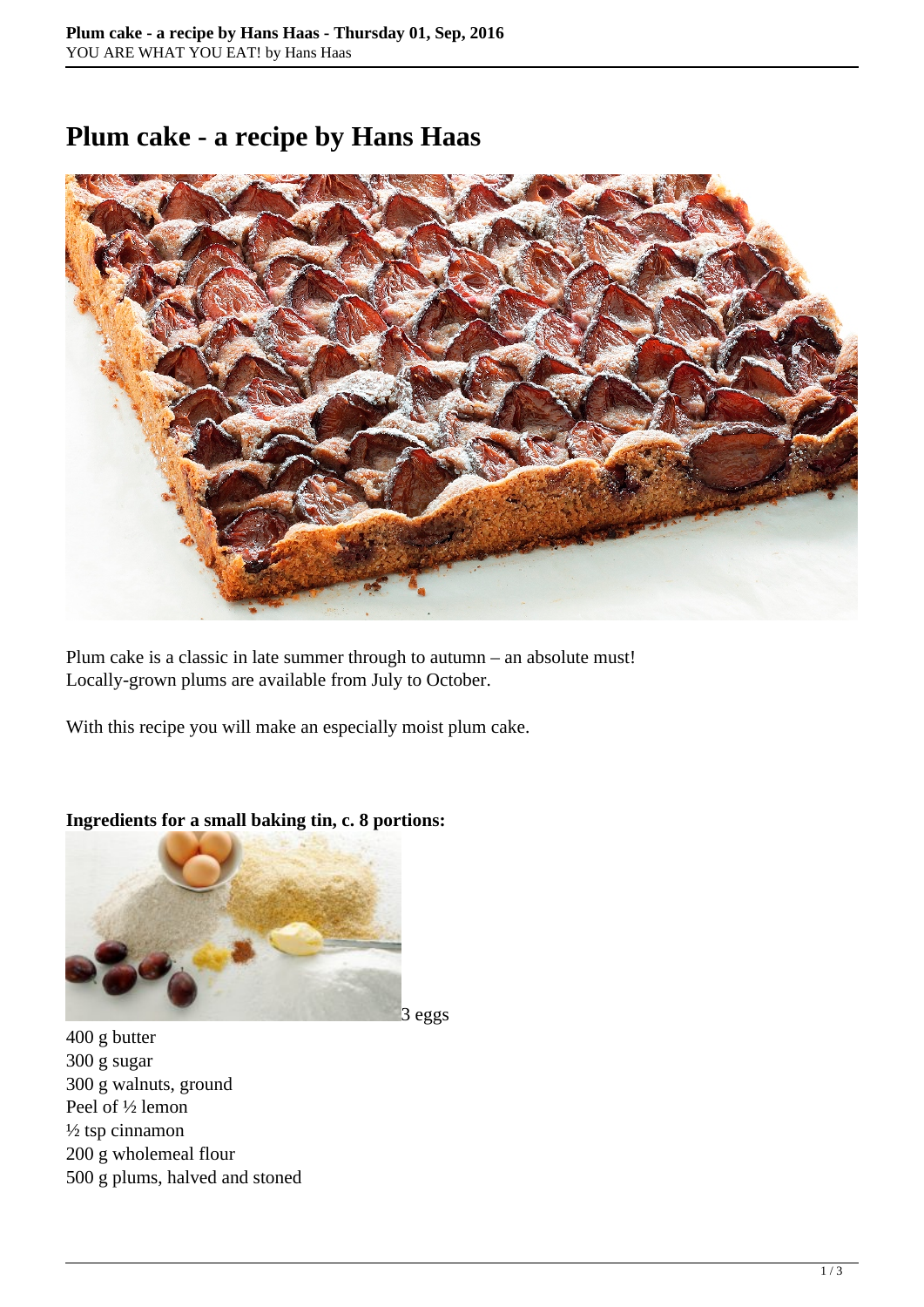Icing sugar

## **Tips from Hans Haas**:

- Whipped cream is the perfect accompaniment.
- Can be kept in the fridge for a few days. Suitable for freezing.

**Preparation** (c. 80 minutes including 45 minutes baking in the oven):



Beat the egg and soft butter in a mixing bowl until creamy, and then gradually add the sugar a little at a time.

Add the grated lemon peel and cinnamon.



Take the mixture out of the machine and carefully fold in the flour and nuts.

Spread the mixture in a greased baking tin and place the halved and stoned plums on to the mixture.



Sprinkle with some cinnamon, if you like.

Bake in a pre-heated oven at 160°C for approximately 45 minutes until golden brown.